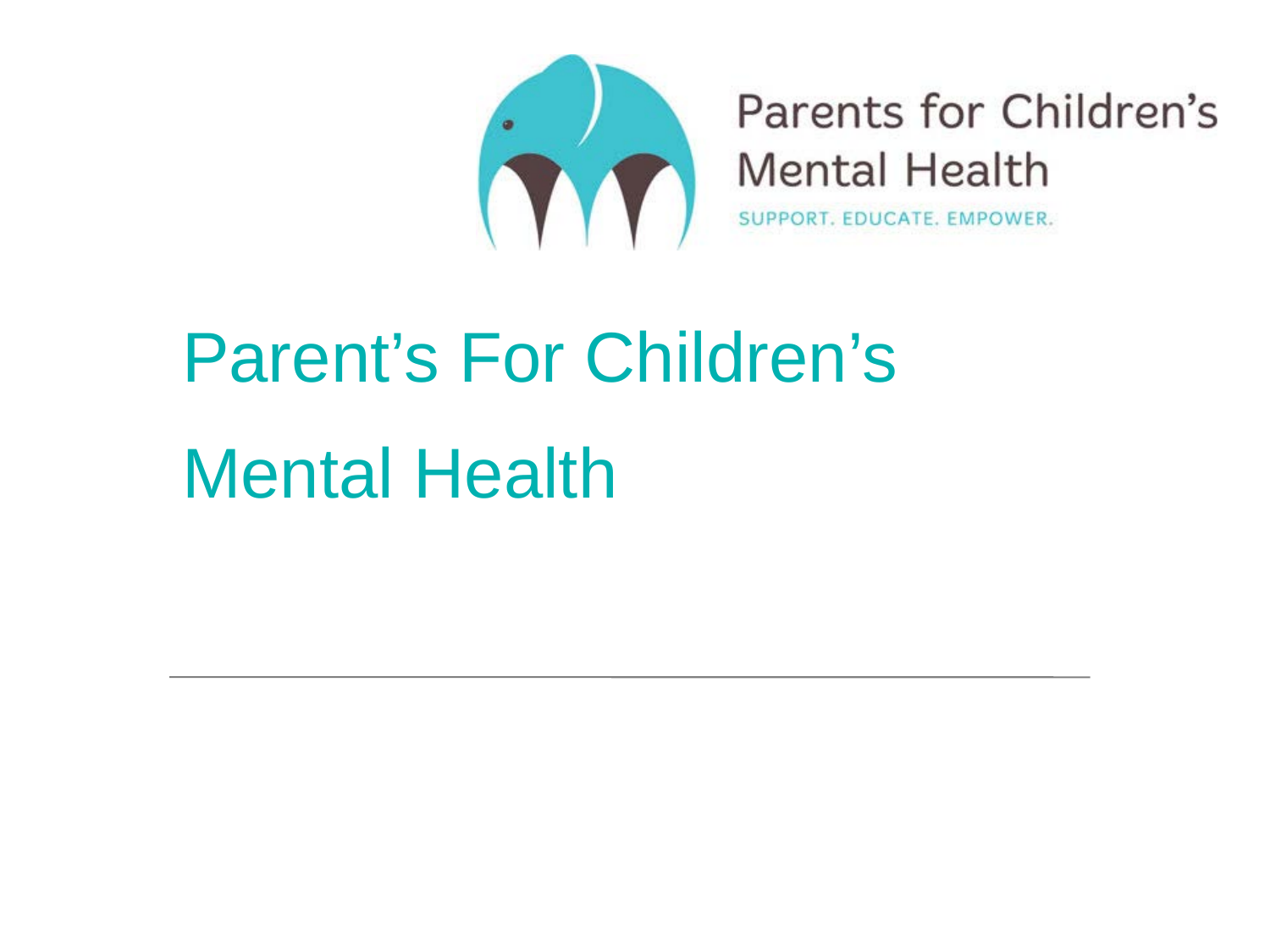#### **PCMH… who are we?**

- We are the only provincial parent—led non-profit organization that represents the voice of families struggling with the unique challenges of raising children / youth with mental health disorders / illnesses
- It is governed by a Board of Directors which has representatives from families and community.
- PCMH was established in 1994.
- Dedicated to providing support, education, and empowerment to its members and the community partners and government.
- We are funded by individual donations, grants, fees for service such as presentations and consultations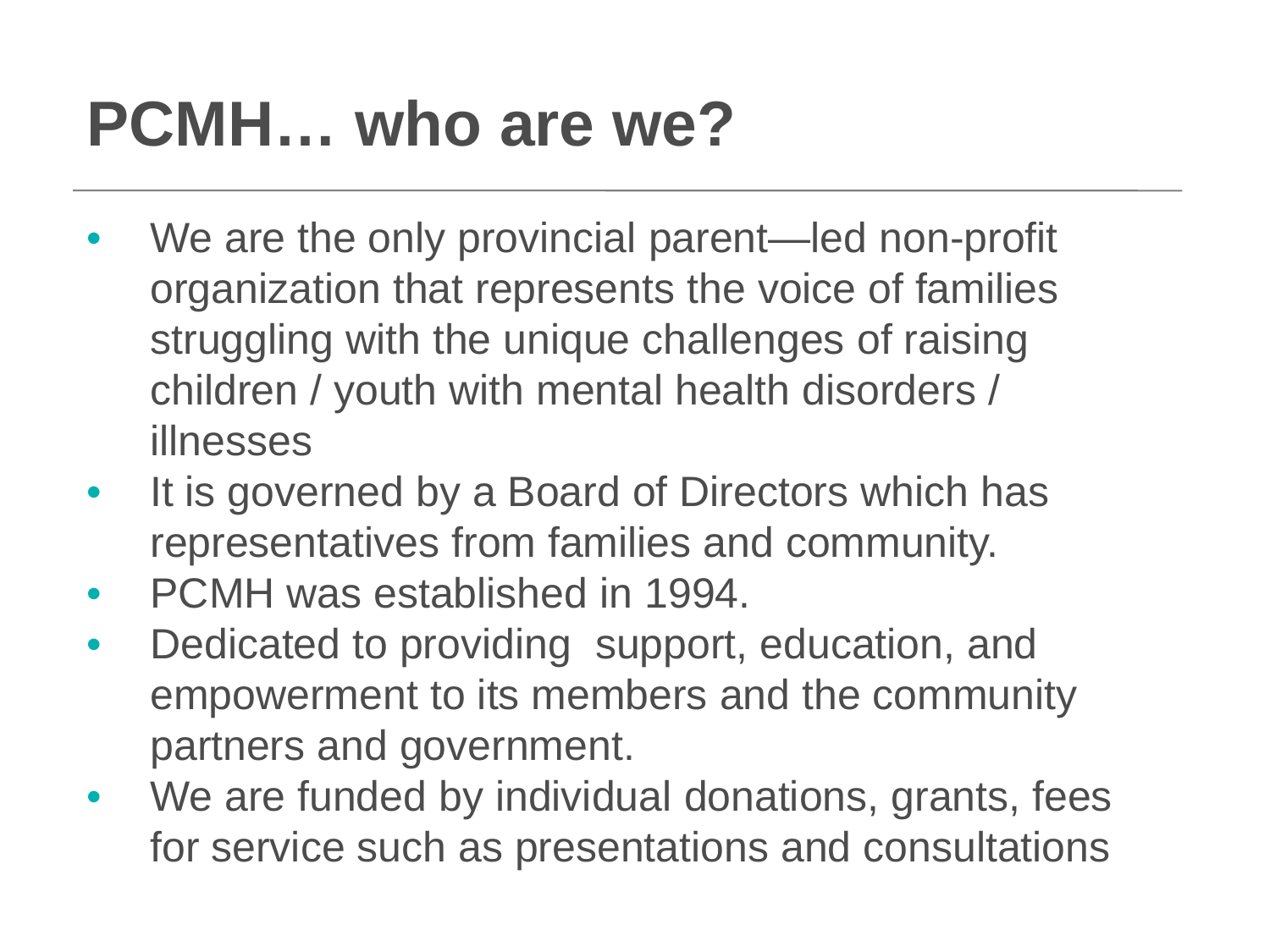#### **Our Vision**

• PCMH believes that every child, youth, and families has the right to achieve mental wellness, and to be supported and treated with equity and respect.

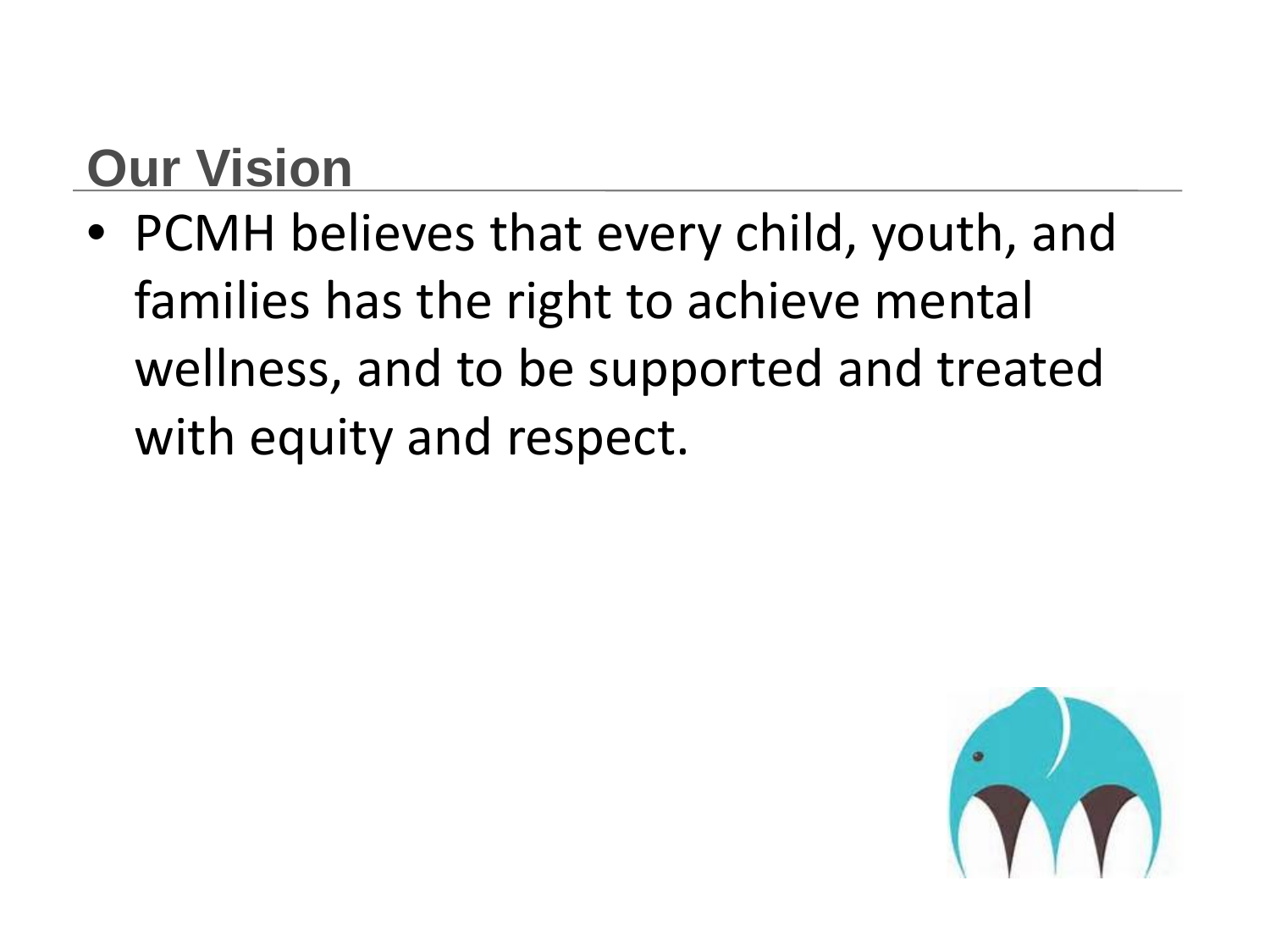#### **Our Mission**

• Through support, education, and empowerment, PCMH builds the capacity of families across Ontario to access child and youth mental health services that are familycentred and seamlessly delivered.

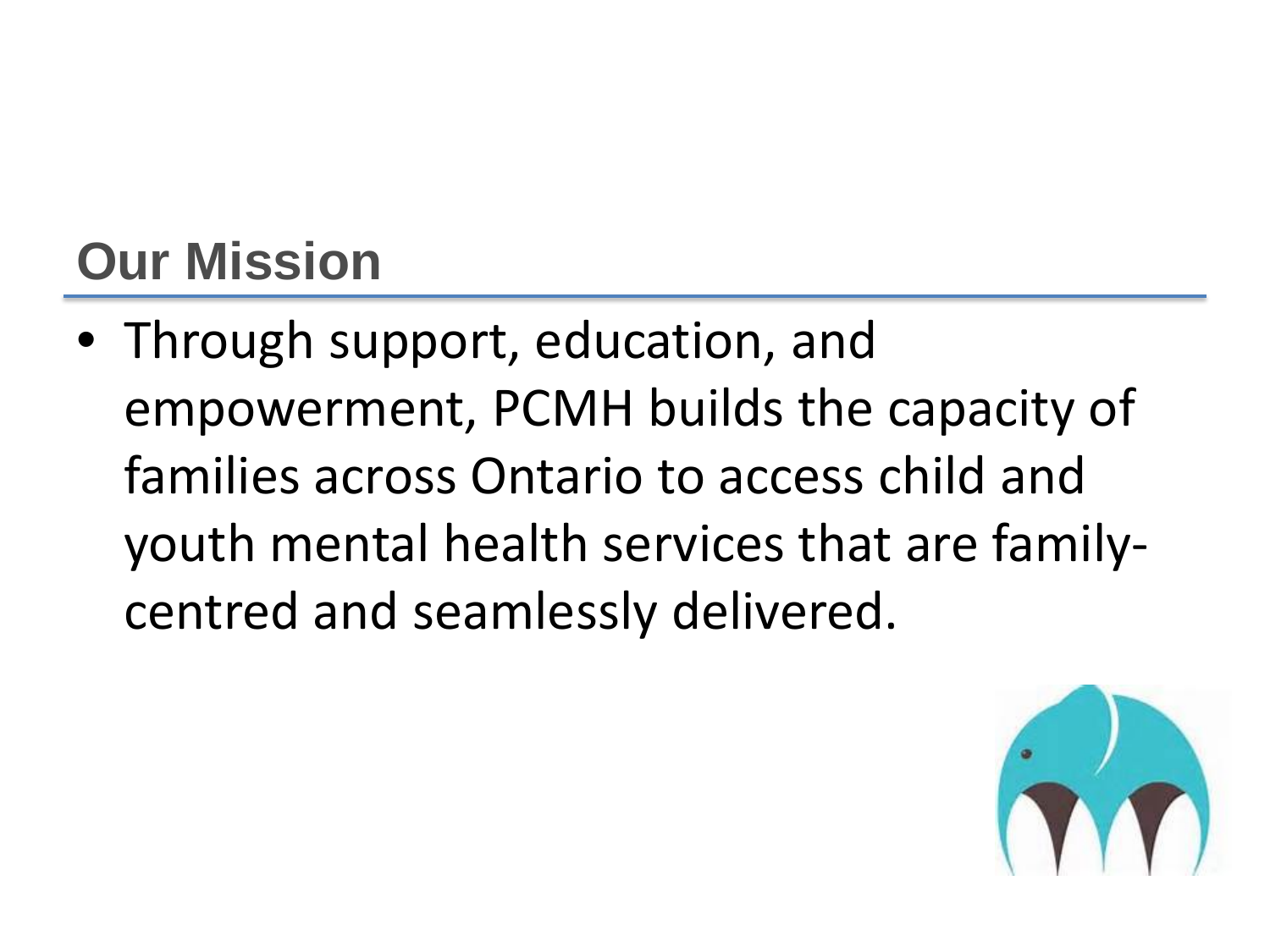#### **Our Values**

Parents for Children's Mental Health believe that children/youth and their families suffering from mental health challenges deserve our extreme respect and assurance. We are dedicated to improving the lives of these families.

PCMH is grounded in communities across Ontario; we provide families with direct knowledge and resources to help them navigate the mental health systems.

We understand our children are always our children regardless of age and it is imperative for these families to know there is hope, PCMH provides a pathway to managing the struggles of mental health challenges.

PCMH is the only provincial organization with a Chapter community that impacts and cares for the families in the neighbourhoods in which they operate.

**We LINK** families to important networks within their communities to ensure they get the care they need and the support of famliies who can relate and support them. **WE UNDERSTAND** the issues around child and youth mental health challengegs and the stigma that prevents the work and conversations that need to happen. **WE HELP** communities and families access important resources so they can begin their journey of healing.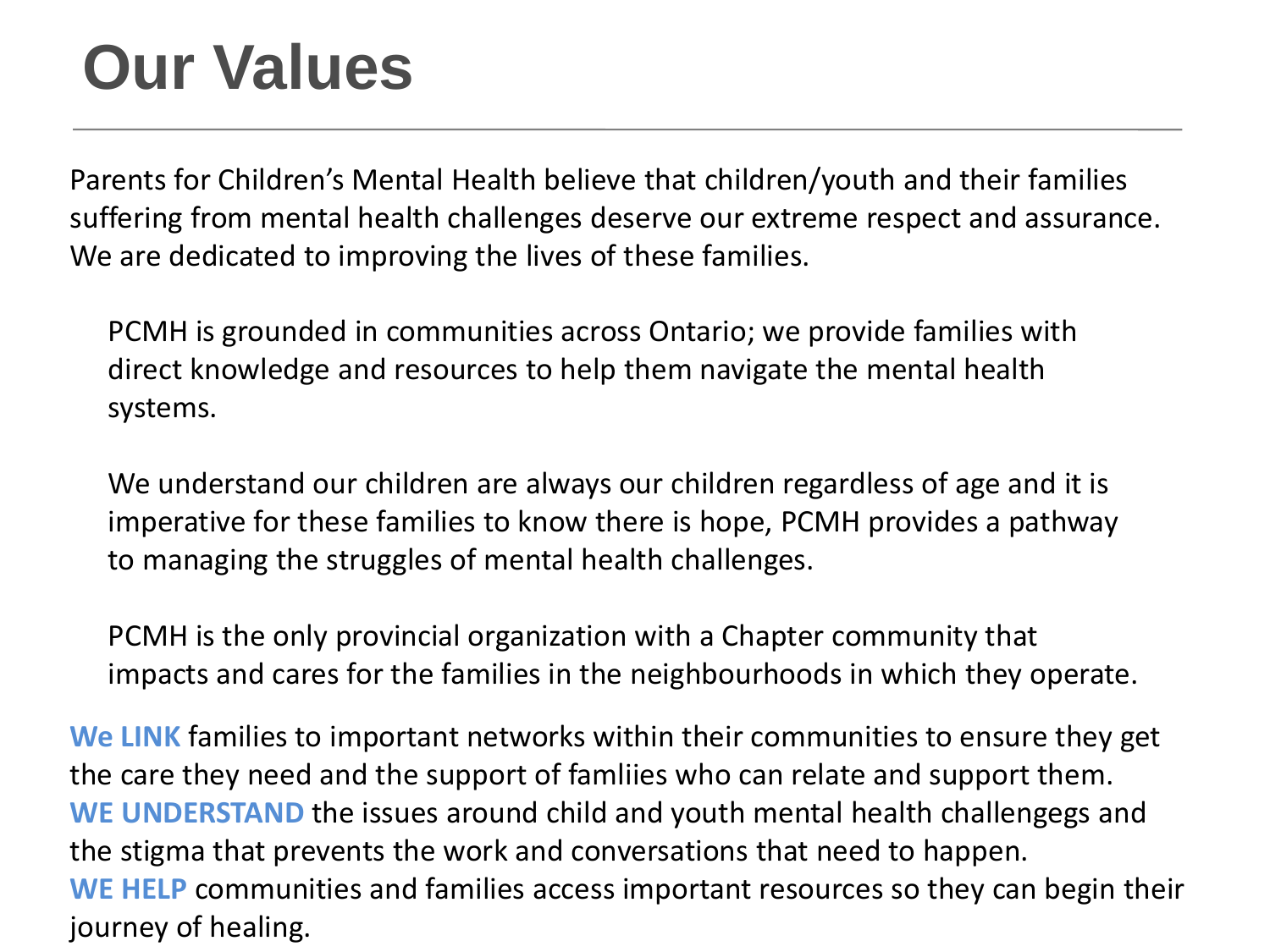### **Our Principles and Hopes**

- That there will be an ongoing dialogue for a world free from stigma and discrimination attached to mental illness
- To ensure those families with a child/youth suffering with mental health challenges will feel loved and supported by their communities
- To provide a safe place where families will recognize it is OK to ask for help for their families and themselves
- To empower our members to become active participants of change
- To be a source of relevant and current information for families

#### **We Really Care**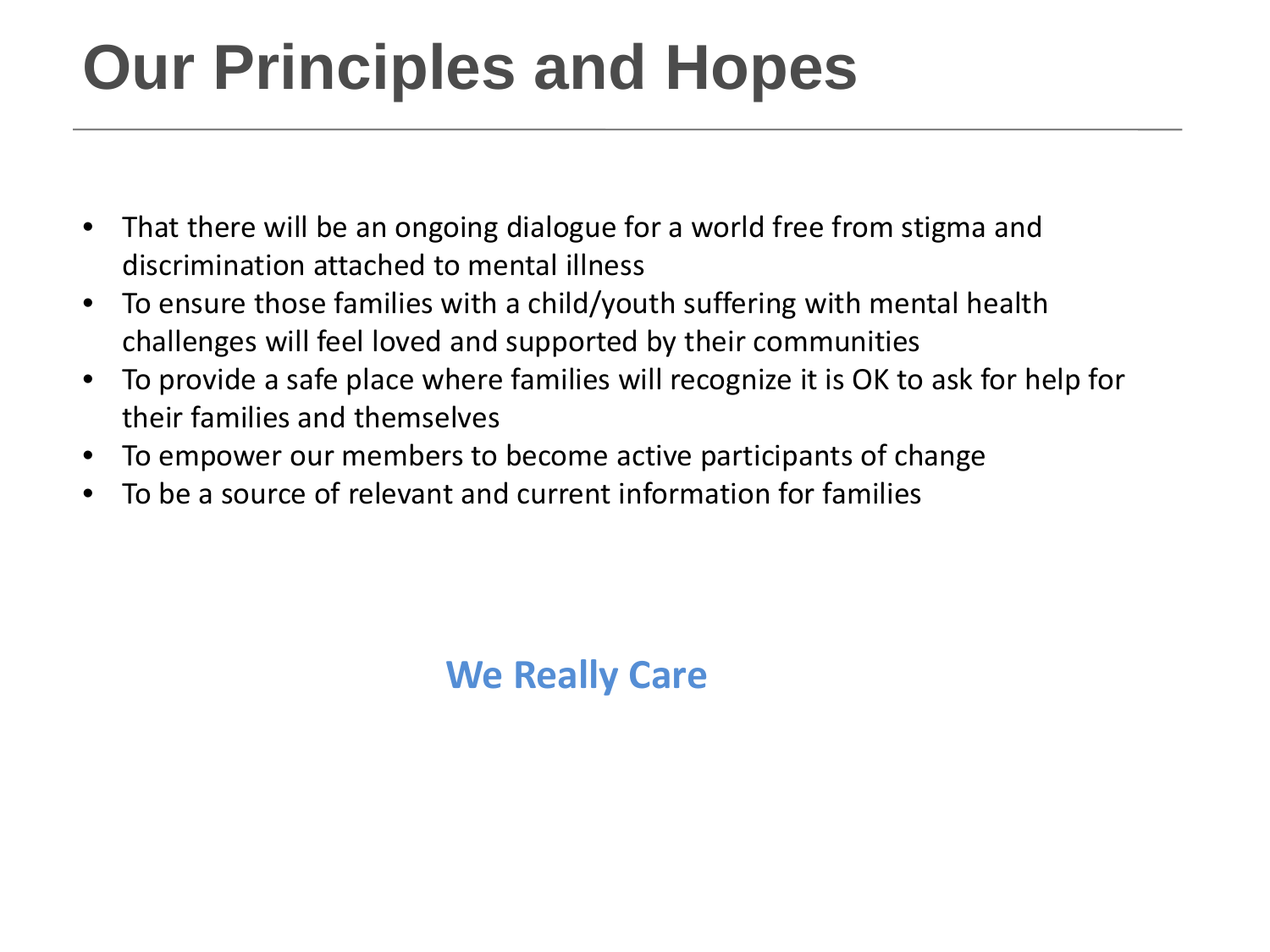#### **Our Purpose**

- **Educate:** Promote understanding of children's mental health and respect for families.
- **Empower:** Provide a broad network, increase membership. Be a strong voice, be proactive, be visible to public. Work with Government.
- **Support:** Provide timely, accurate, concrete, appropriate information. Provide compassionate guidance. Offer peer support.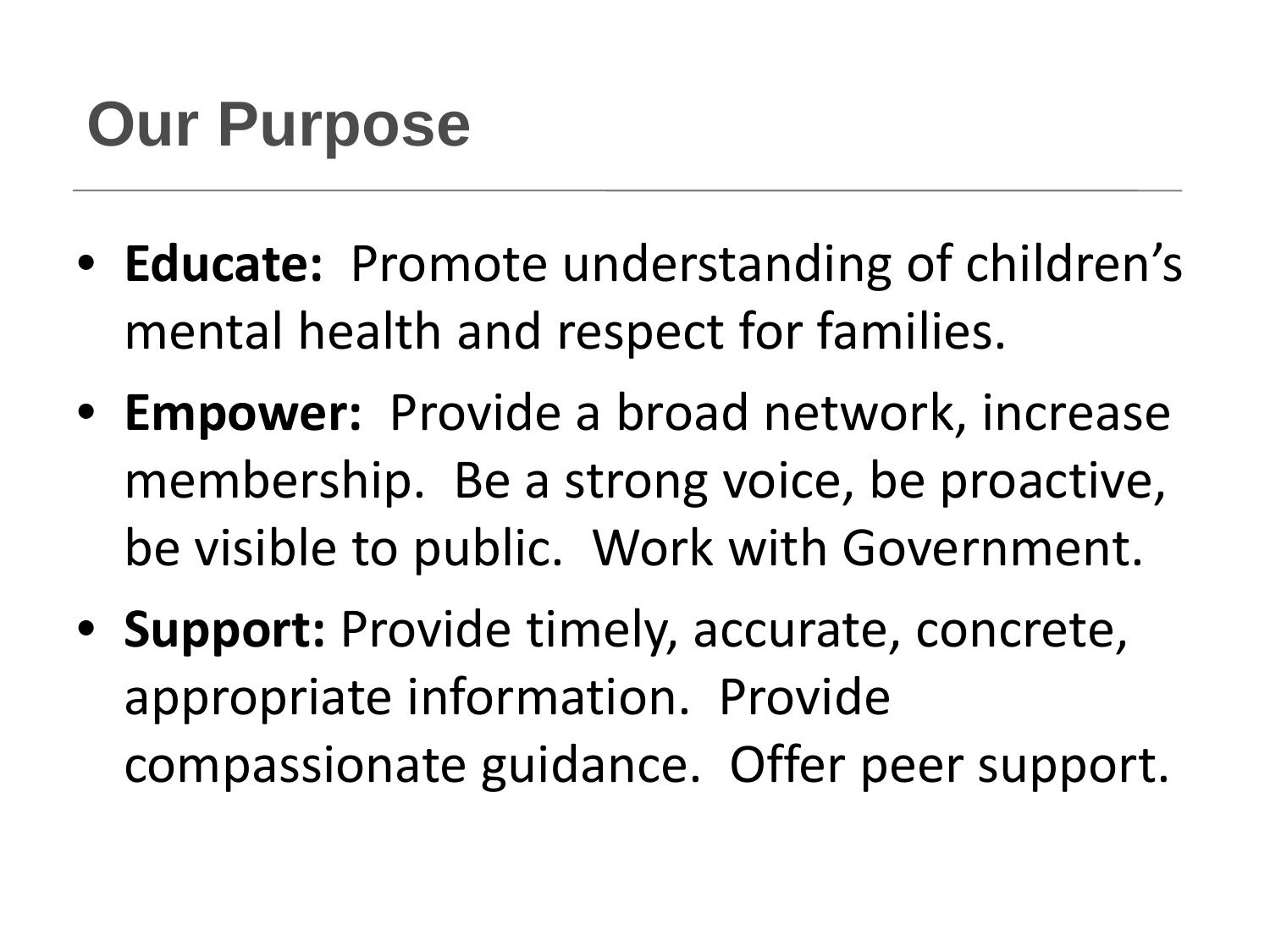### **PCMH Programs & Services**

- Educational workshops
- Peer to Peer support
- Family Support Provider
- Family Engagement Training
- Consultation
- Community Mobilization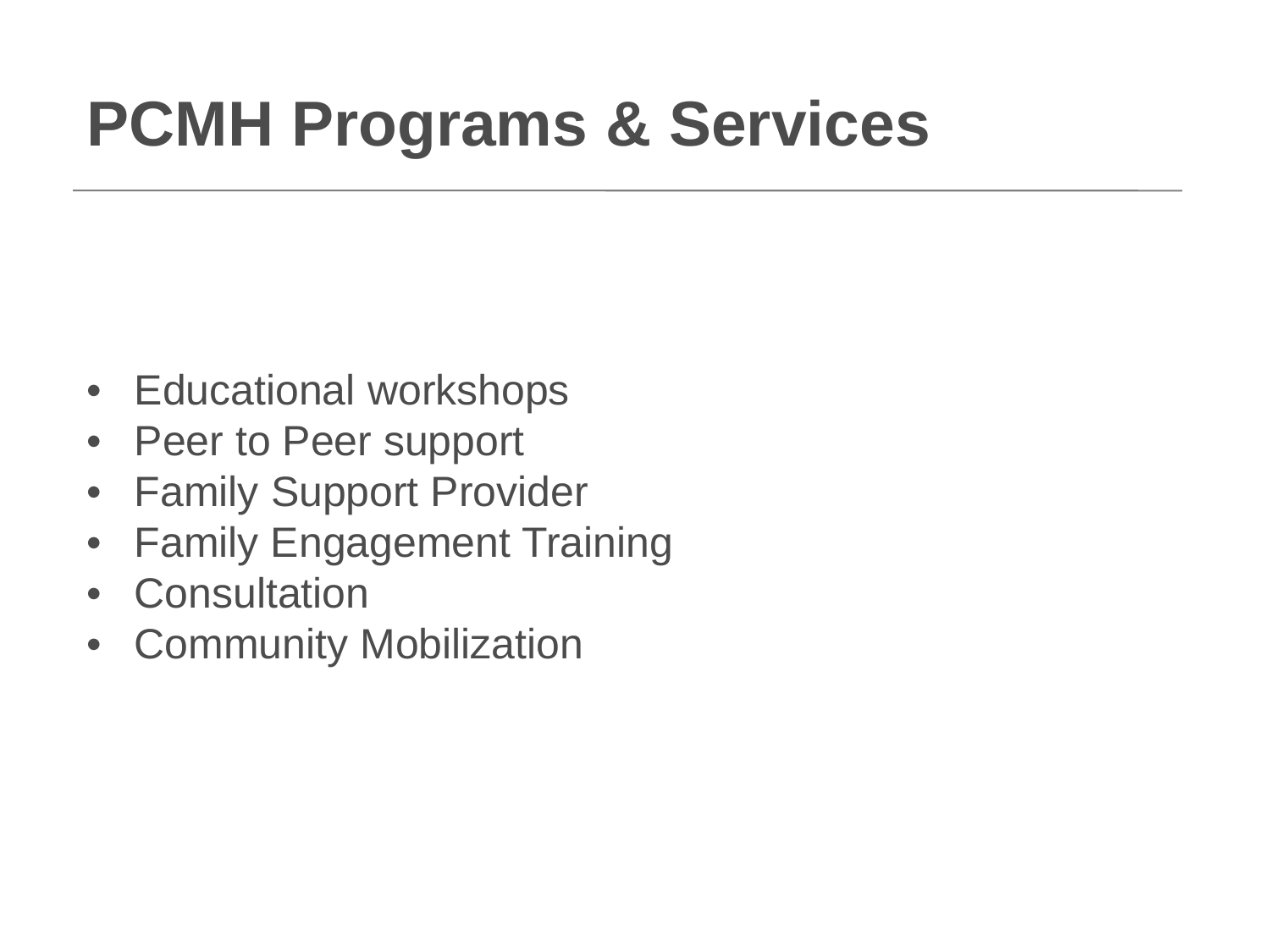## **Community Self-Help Groups**

- Peer-led support groups are offered throughout the province.
- Groups are on-going in nature, facilitated by peer volunteers, who often bring in subject matter experts or speakers to provide support, education and information on specific issues or matters.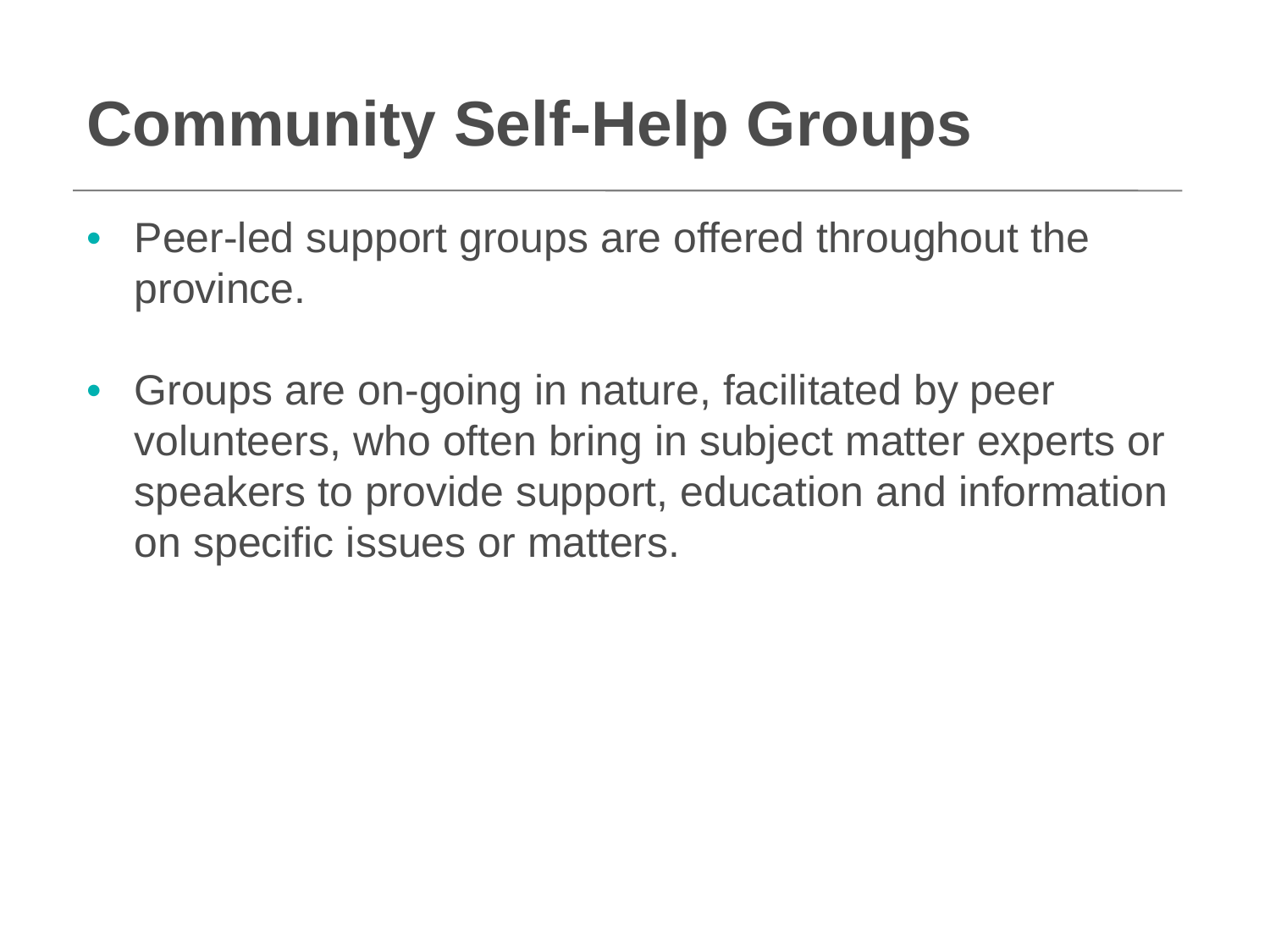# Family Support Provider

- Specifically trained peer mentors (family support providers) linked with families accessing child and youth mental health services
- FSPs identify family strengths/needs and identify both formal and informal family supports
- FSPs work with families to develop a family support plan (focused on strengths and capacity building of the family)
- FSPs work with all members of the family team to develop a single, coordinated, and integrated treatment plan
- FSPs provide ongoing emotional, navigation, and peer to peer support to family
- FSPs provide ongoing consultation and support to community-based mental health agencies in providing services to families